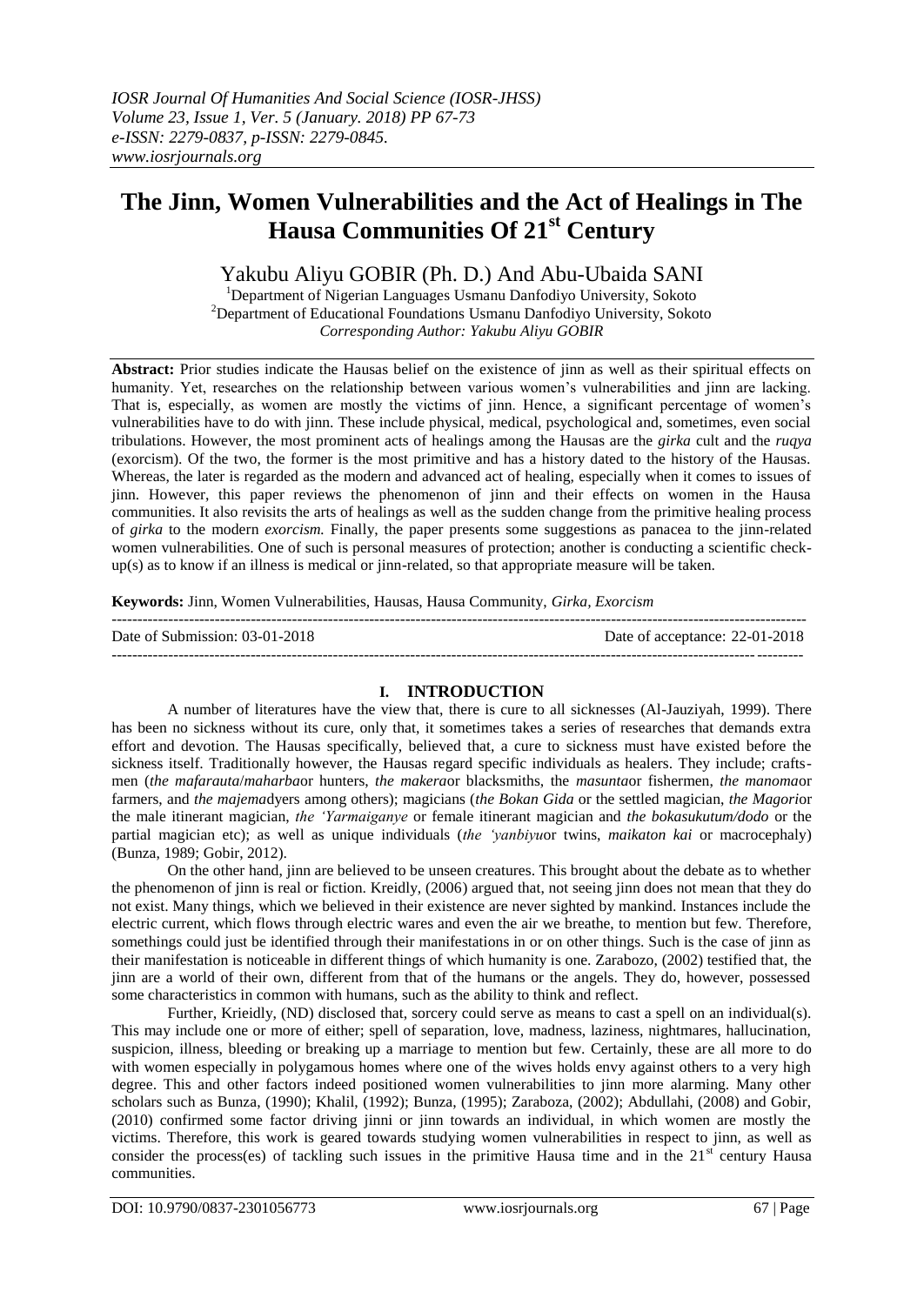# **II. THE HAUSAS' BELIEF ON SPIRITUAL EFFECTS OF JINN**

Scholarly literatures such as Greenberg, (1946); Bunza, (1989); Ibrahim, (1982); Bunza, (2008) and Gobir, (2018) among other, testified the Hausas belief in jinn as well as their supernatural influence on the humanity. Bunza, (2006: 39) holds that, Hausas consider jinn as creatures similar to humans in form, structure, activities, culture, behavior, language, politics and more. The Hausas strongly believed in supernatural interference in the natural community affairs, behaviors as well as culture (Jayeola-Omoyeni, *et al*, 2015). An evident of this is traceable in their (Hausas') customs and literature both before and after the advent of Islam. For instance, Dan"anace in his song titled *Shago* says:

Ban hanabori a yanka "yankajiba,

Amma kowaggaaljani bai kwana!

I do not discourage killing chickens for bori-cult,

But who so ever sighted jinn shall die.

The above stanza shows the power, which the Hausas attributed to jinn, thus one could die by mere sighting them (jinn). However, some Hausa proverbs also indicate the belief of the Hausas on the powers of jinn. Below are few examples:

|                |                  | <b>Hausa Proverb</b>                 | <b>Literal Translation</b>                          |
|----------------|------------------|--------------------------------------|-----------------------------------------------------|
|                |                  | Aljaniba ka dakinkwana.              | Jinn, you don't need a room to sleep.               |
|                |                  | Aljanikafarkasama'u.                 | Jinn, your leg on the sky.                          |
|                |                  | Gaba da gabanta, aljaniya taka wuta! | Every boss has a master.                            |
|                | $\overline{4}$ . | Kida a ruwamai ta da haukar dodo.    | Drumming in water, a stimulus to monsters' madness. |
| $\overline{a}$ |                  |                                      |                                                     |

(Yunusa, 1989; Malumfashi&Nahuce, 2014)

In fact, the Hausas believed that, supernatural displays are possible with the intervention of jinn. This is why, different Hausa traditional craftsmen such as *makera*(blacksmiths), *wanzanmai*(barbers), *manoma*(farmer), *masunta*(fisher men) and *fatauci*(itinerant traders) to mention but few, resolve to associations with jinn for various supernaturally amazing displays during periodic ceremonies of such craft-sects (Emeka *et al,* 2010; Gummi, 2014; Usman, 2014; Muhammad, 2015). The supernatural practices among the Hausas includes; the *bori-cult*, witchcraft, spirit worship, sorcery and trances among others (Hunwick, 1975; George &Amusan, 2009; Emeka *et al,* 2010; Usman, 2014; Abubakar; 2017).

In conclusion therefore, the Hausas consider jinn; nondescript, immortal and invisible entities. This is because they do not possess material body through which they could be seen but they may incarnate into any material thing in order to make themselves visible for a particular reason. They are therefore, considered powers, which are almost abstract, as shades. Perhaps, they are immaterial and incorporeal beings, which take on human shapes. As immaterial and incorporeal beings however, it is possible for them to assume various dimensions whenever they wish to be seen (Emeka *et al,* 2010; Bala, 2015).

# **III. WOMEN VULNERABILITIES AND JINN**

There are various women sicknesses, which are caused by jinn (Abdullahi, 1999; Gobir, 2012). Therefore, cure or protection to such conditions, being them supernatural, requires certain practices different from cases of other natural situations. Jinn attack women more than they attack men. This must have to do with the fact that, there are reasons for jinn to attack humans, and that women are mostly victims of such circumstances. Three of such reasons are briefly discussed below:

#### **i. Human Intervention**

There are situations in which a person bewitched or cast a spell on an individual or individuals. This is usually done by the help of a magician. It happens as a result of envy or thirst for revenge. Females remain majority of the victims in this regard. This is for the fact that, envy is more prevalent among them, especially in polygamous homes. At instance where a wife envies the other(s), she may resolve to visiting a magician to harm them (Abdullahi, 2008; Gobir, 2012).

#### **ii. Offending Jinn**

Jinn are believed to be living within, but not limited to, human environments. Hence, they are not seen by humans, they get offended when they are matched on, poured water at (especially hot water) or thrown at. Notwithstanding, the person that may have done so would not know, as he/she has no sight of them. Nevertheless, the jinn(s) in question could afterward retaliate by harming the individual. However, majority of the victims in this regard are females. This is because, they mostly are in charge of the household keeping, such as cooking, sweeping etc. In these cases, they might mistakenly offend a jinni or jinn by pouring water, sweeping over or matching on the same (Gobir, 2010).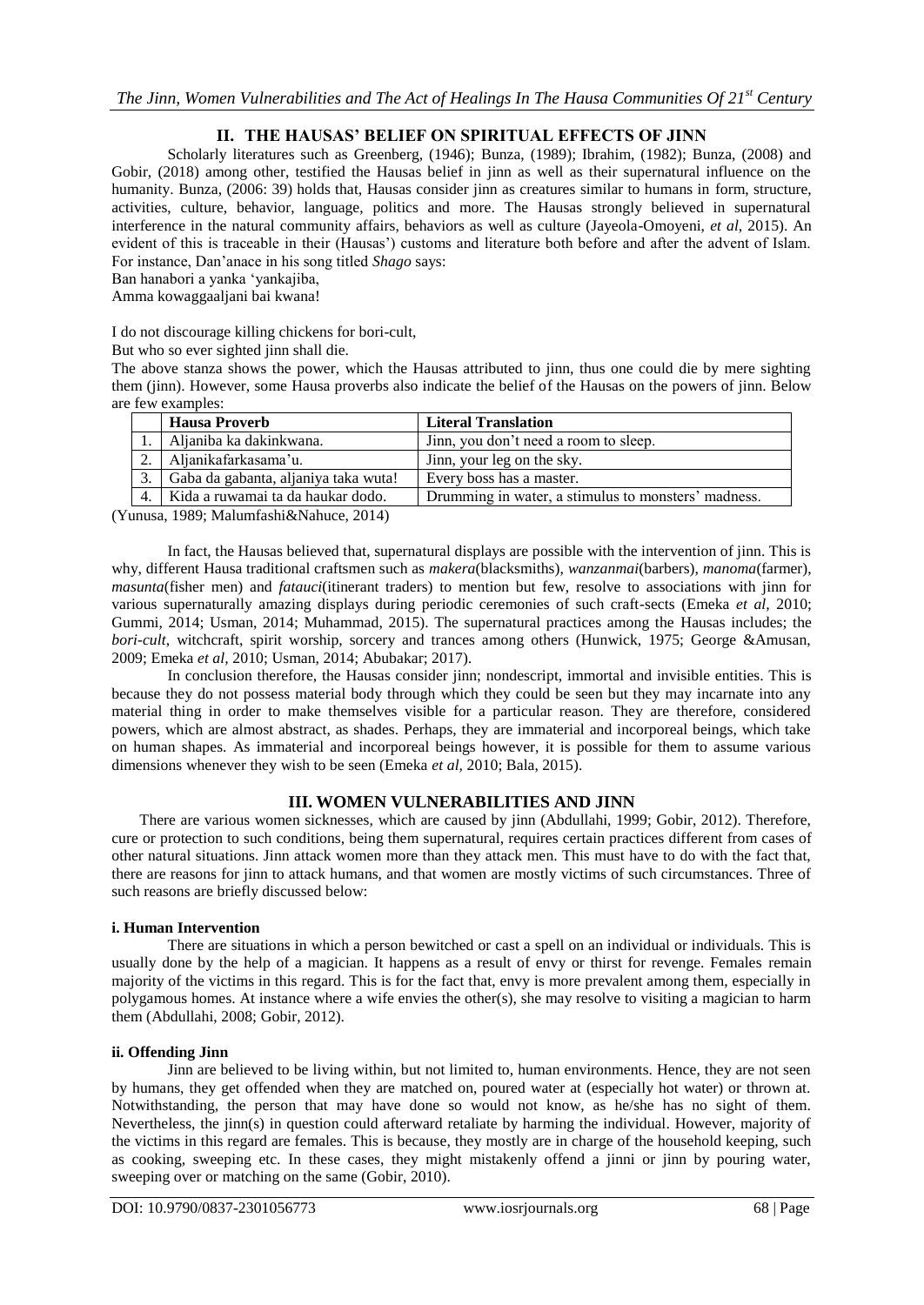#### **iii. Love**

There are moments when a jinni falls in love with an individual, thereby distancing the person from having affairs with human opposite sex. It usually, though not limited to, happens to females. Hence, they (victims) become disinterested from having any affairs with men. In marital homes, having sexual relation with such a wife becomes problematic (Bunza, 1990; Khalil, 1992; Bunza, 1995; Zaraboza, 2002; Gobir, 2012). In other words, therefore, jinn have feelings similar to mankind. There are many factors driving jinn"s attention onto a woman. They include; exposure of nudity and excessive loneness to mention but few. Gobir, (2012: 205) outlined some prominent jinn-caused women vulnerabilities thus:

i. Barrenness: This is a situation, in which a married woman remains barren subject to jinn"s intervention.

- ii. Abnormal mensuration: This is a situation where woman/lady bleads in form of mensuration, but far beyond the expected natural manner.
- iii. *Namijin dare* or 'night husband': Is a situation where a lady/woman regularly dreams to be having sexual relations with someone. It is beyond the natural situation; hence it involves jinni or jinn, that the woman/lady becomes sexually satisfied ever after such dreams thereby becoming disinterested from having affairs with human opposite sexes.
- iv. *Wabi<sup>1</sup>*: A jinni or jinn can be the cause of regular and unnatural deaths of a woman's children in infancy.
- v. *KumburinMahaifa*: Jinni or jinn do cause swelling of uterus. This has been investigated to be done by the means of which jinni or jinn place a piece of meat in the uterus.
- vi. Spinster: Some aged women are unmarried despite they wish to; hence the intervention of jinn disallows them.
- However, the aforementioned vulnerabilities are unique to women. Others, which are universal to both men and women include:
- i. Husband"s Impotence: In situations where a jinni or jinn are in love with a woman, they might transform her husband impotent whenever the husbands intends having sexual affairs with her. This is also the case in some polygamous homes where a wife casts a spell making the husband impotent whenever he is with any of the wives rather than herself.
- ii. Madness: This is synonymous to insanity. Is the situation in which an individual (female in this regard) runs insane.
- iii. Cancer: Even though there is a natural cancer, it is sometimes caused by jinni or jinn.
- iv. Paralysis: This is a temporary or permanent loss of muscles" function. The natural form of this sickness is usually caused by stress or spinal code injury. However, jinn are capable of causing the same type of sickness.
- v. Leprosy: It is a disease that causes discoloration and lump of the skin. Jinn are capable of causing the sickness.
- vi. Nonfunctional Blindness: This is unnatural blindness. The form and shapes of the eyes remain normal. An individual could blink and perform other functions of with the eyes such as turning them etc. Yet, one loses sight as a result of jinn's intervention.
- vii. Abnormal Teeth and or Head Pains: The teeth and or head pains caused by jinn is usually continuous and seemingly incurable than that of natural situations.
- viii. Abnormal Rashes: The rashes caused by jinn are also usually continuous and seemingly incurable than mere rashes of natural situations.

# **IV. GIRKA, THE PRIMITIVE ACT OF HEALING**

Jaba, (1986) defined *bori* (the bori-cult) as an act of worshiping jinn. This is similar opinion with Besmer, (1973) who opined that, bori-cultists worship jinn the way Muslims worship Allah for certain benefits. The views of Umar (1982) as quoted by Gobir, (2002) is also the same, hence he added that, bori-cultists believed in super natural beings, who is mightier and could not be reached unless via jinn.

In the olden days, Hausas hold bori-cult as the major way of curing sicknesses, especially those that have to do with supernatural(s) (Bunza, 1989). The term used to denote the practice of curing jinn-related sicknesses is *girka*, the girka-cult. The process of girka-cult needs items such as; mats, calabash, new pot, chickens, money and cotton among others, which will all be provided by the patient. On the other hand, the *ubangirka* (head of girka-cult) or *uwargirka* (head of girka-cult) as in the case of female, will provide items such as; roots and backs of trees, groundnut cake, cola-nuts, dates, sugar, coal etc. (Gobir, 2002: 90).

Girka-cult is a long process that takes minimum of three days and up to, but not limited to, two weeks for the seek person to be cured. The process involved four main steps as noted by Gobir, (2002) thus:

1

 $<sup>1</sup>$  A mother's repeated loss of children in infancy (Bargery, ND)</sup>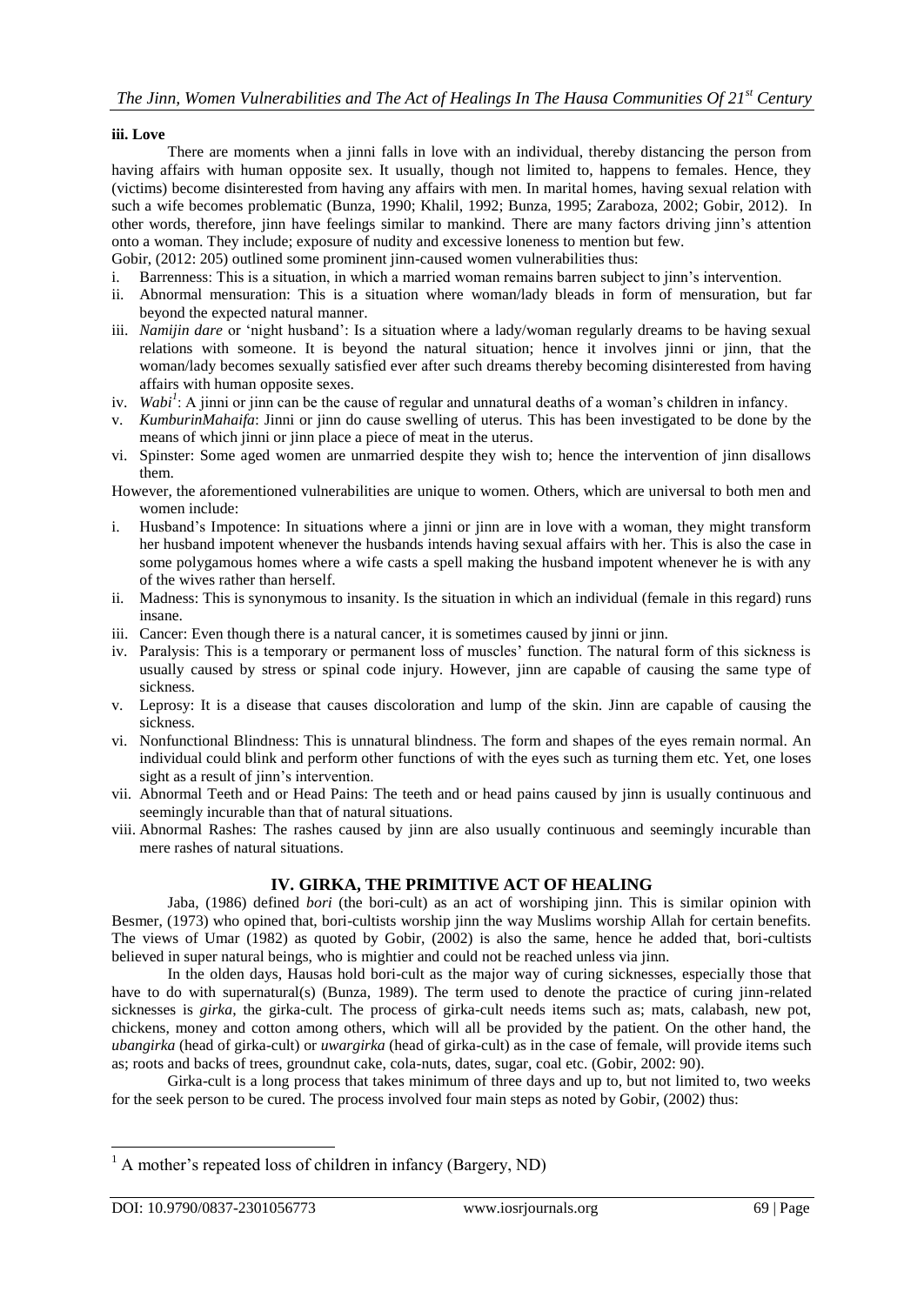- i. *RanarBincike*(Investigation Day): This is the day, when head of girka-cult will get to know the real problem of the patient at hand. It is usually done by asking jinn(s), who will provide the head of girka-cult with adequate information on the patient's sickness.
- ii. *RanarZubi* (Start-up Day): After the investigation, the head of girka-cult will distribute cola-nuts to all members of bori-cult nearby, as well as other people who might be interested to witness the event. The event is usually scheduled on Wednesdays. Gobir, (2002) holds that, the preference of the day might be subject of Hausas belief that, it (Wednesday) is a lucky day; hence the Hausa proverb: "*Larabaranarsamu"* meaning; "Wednesday, a day of gain." Head of girka-cult kick-up the event by down or after sun set for the belief that jinn are usually out by that time.
- iii. *RanarSararBaki* (Harmonization Day): This is the third segment of the girka-cultism. It is the day when appropriate jinn will be chosen and made to stay with the victim. The selected jinn are believed to be best pitting for the victim and that, there will be harmonious co-existence amongst the jinn themselves on one hand, as well as between the jinn and the victim on the other.
- iv. *RanarFita* (The Back-out Day): This is the last segment of the girka-cult processes. On the day, the victim would be bathed accordingly. Animal(s) would be sacrificed to please jinn. The victim would be taught manners of the jinn harmonized in him/her, the dress they like, the food they prepare, their communications etc. At the end, the victim would be taken back to his parents by the head of girka-cult who would address the parents as:

"*Kunbaniciwo, munbakulafiya."*

(You handed me sickness, we handed you health).

Henceforth, the individual has automatically transformed into the sect of the bori-cult. He would dance to the drumming of the jinn harmonized in him whenever the drums are sounded. He will also be able to give medication and cure to sicknesses with the help of the jinn in him.

However, since the early years of the  $21<sup>st</sup>$  century, bori-cult as well as the girka-cult has been diminishing to an extinction level. There were centers of bori-cult at Argungu, Gobir, Katsina, Kano, Zazzau and indeed other places within the Hausa society. Hence, those centers now exist no more, resulting from Islamic teachings against such practices as well as the emergence of the modern exorcism, which represents it (Gobir, 2002).

# **V. RUQYA (EXORCISM), THE MODERN ACT OF HEALING**

Exorcisms is believed to have emanated in the Hausa-folk after the advent of Islam. Islam on the other hand came into the Hausa-folk around the  $15<sup>th</sup>$  century. Notwithstanding, there exist opinions, which claim that, Islam has reached some Hausa communities much earlier than these ages. Whatever the case might be, evidence has proved that, Islam was in the Hausa-folk as far back as during the time of the royal king of Kano, Ali Yaji. That was 1349 to 1385 (Habibu, 2001; Birnin-Tudu, 2002; Sani &Abdullahi, 2016).

Ruqya is an Arabic word, which literally means *incantation.* Abdulla, (1999: 145) reported that, those incantations were used during the pre-Islamic period for various purposes. Islam later stopped their use, and are substituted by prayers from the holy Qur'an. Nonetheless, for the fact that these prayers stand in for the incantations, the term *ruqya*is maintained to refer to act. It is the prayers recited to a patient, whose sickness is observed to has relation with jinn (Bunza, 2000). There have been moves by Islamic scholars amongst the Hausas to call to the shunning of superstitions, magic and bori-cult, ever since the advent of Islam into the Hausa-folk. For instance, MudiSpikin in his poem "*GadarZare'* or the bridge of thread to literally translate, says:

Su ne nake son mu taru mu gane, Camfi da kagerashinilimi ne, Tsafi da borirashinhankali ne, Aminci da sukohakikabatace. There are what I wanted us to understand, Superstition and rumor mongering are acts of ignorance, Magic and bori-cult are insane, Indeed, trusting them iswrongful.

Gobir, (2012) coated another instance from a poem titled *MakaminYaki da Sankarau*(weapon for the fight against meningitis)*.* He writes: Kula da "yanborimasuDoguwa, Don karsucemaka Inna ta lasheshi. Wallahikaryanasukai ma, babuduk, Wata Inna saiciyon da yad dame shi. Be careful with bori-cultist, the claimers of *Doguwa,*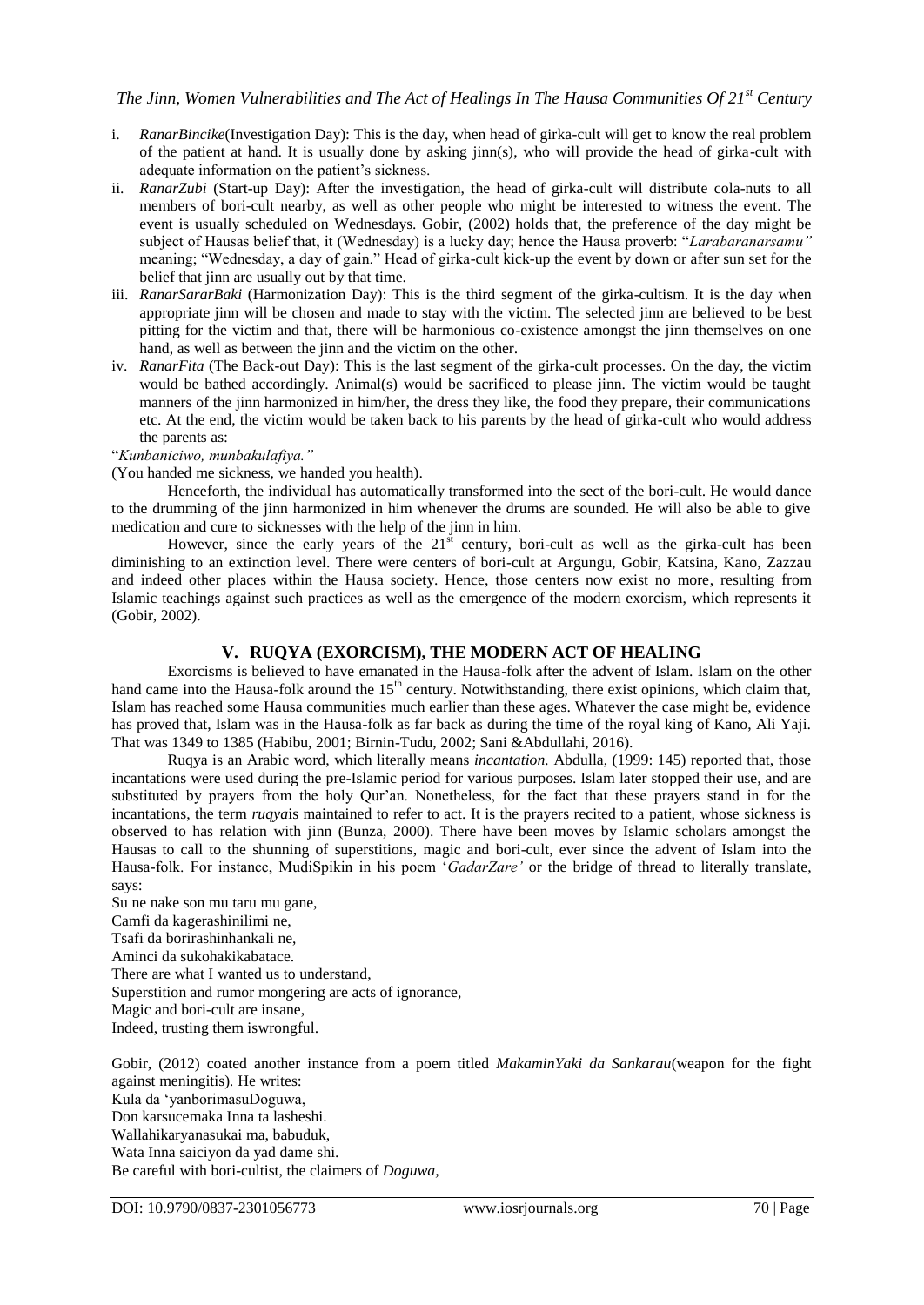So they do not tell you that he is attacked by *Inna.*

By God, there assertion is a lie,

It is a sickness and has nothing to do with *Inna.*

Exorcism has now taken place of bori-cult and has spread to all corners of the Hausa society. In fact, there exist associations of exorcists in Hausa cities such as Kano, Sokoto and Zaria to mention but few. Moreover, exorcism is performed in almost all the Hausa towns and cities by individuals and groups. Also, there are different centers for Islamic medicine throughout the Hausa society, which upper medications and treat cases including that of jinn"s possession. Few of them are:

- i. Danfodiyo Islamic Medicine Center Kano
- ii. Natural Medicine Nigerian Limited Zaria
- iii. Danfodiyo Islamic Medicine Center Sokoto
- iv. Ibn-Sina Islamic Medicine Center Sokoto

# **5.1 Steps in Exorcism**

Three basic rules of exorcism are identified thus, a exorcist shall:

- i. bear in mind that the recitation on its own is not effective without the will of God.
- ii. recite only the words of God, his names and features.
- iii. make all recitations in Arabic or a language, which is understood (Zakariya, 1997: 8).

However, exorcism has some basic steps, which are as follows:

i. *Bincike da Tambayoyi* (Investigation and Questioning): Exorcists have two ways of confirming whether a victim is possessed by a jinni or jinn. First is studying the victim's physical actions, in case when such actions are involved, such as unnecessary laughter, cry, jacking etc. Second is by questioning the victim or those whom the victim is under their care. An exorcist might ask questions such as:

- a. Do you dream about animals?
- b. Do you have nightmares?
- c. Do you experience sleepless nights or parts of nights?
- d. Do you dream of making love with someone?
- e. Do you dream of being given a baby? (Muhammad, ND: 19-21; Wahid, 1988:18)

ii. *KaratunRukiya* (Exorcism Recitations): After the investigation, exorcist would lay his/her right hand on the victim (as both of them are seated) and recite closer to the ears of the victim. The recitation begins with *ta'awwiz<sup>2</sup>* and *basmala<sup>3</sup>* , after which the following chapters and verses would be recited:

a. Qur"an 1 (Fatiha)

- b. Qur"an 2: 1-4, 163, 164, 256, 285 and 286 (Baqara)
- c. Qur"an 3: 18 (Al-Imrana)
- d. Qur'an  $7:54$  (A'araf)
- e. Qur"an 23:115-118 (Muminun)
- f. Qur"an 37:1-10 (Saffat)
- g. Qur"an 72:1-9 (Jinn)
- h. Qur'an 112 (Ikhlas)
- i. Qur"an 113 (Falaq)
- j. Qur"an 114 (Nas)

Notwithstanding, some exorcists add or reduce certain verses and or chapters. However, reciting the above verses once, or depending upon the situation, allows the exorcist to speak with the jinni or jinn present in the victim.

iii. *Magana da Aljani* (Speaking with Jinn): Here, the exorcist tactically speaks to the jinn. He/she asks the reasons of possessing the victim, whether the jinni is alone or in company, whether the jinn has been sent through *sihir* (sorcery) or comes on personal with, as well as other relevant questions.

- iv. *SallamrAljani*(Jinn Dismissal): After the questioning, the exorcist demands the jinn to leave and that promise not to ever return to the victim. The jinn may leave in peace or, in case of stubborn types, the exorcist has to apply force and more pressure.
- v. *AyoyinAzaba* (Punishing Verses): If the jinni proves stubborn, the exorcist employs special verses that serve as punishments. Sometimes, exorcist employs beating up of the jinn, which is done strategically to avoid dodging of the jinn, thereby harming the victim.

**.** 

 $2^2$  A prayer believed by the Muslims capable of sending devil(s) away from a particular place at a particular moment.

<sup>&</sup>lt;sup>3</sup> Holy utterance by Muslim made prior to recitations of the Holy Qur'an (In the name of Allah the most Gracious the most Merciful)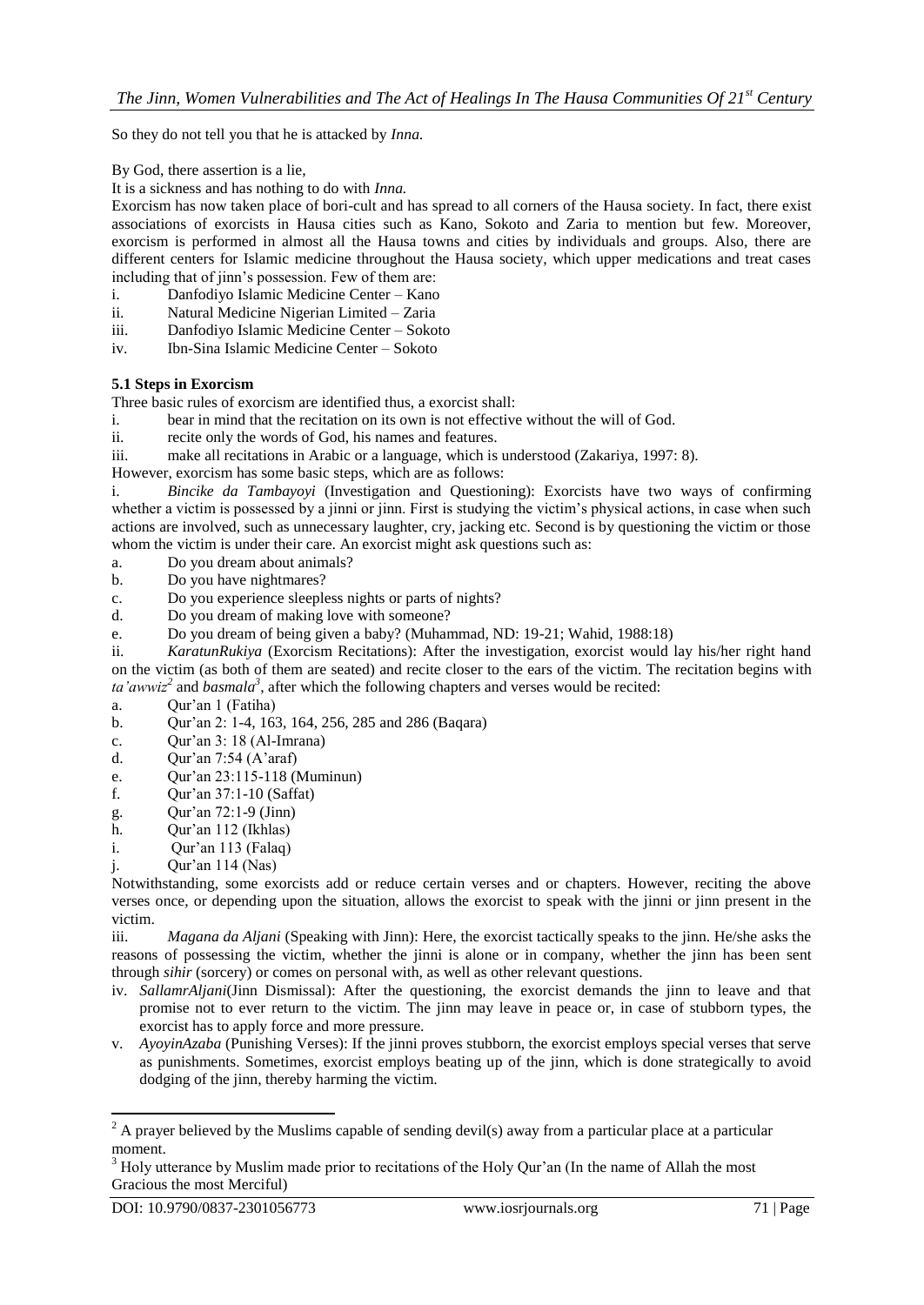# **VI. SUMMARY OF THE MAJOR FINDINGS**

At the end of the study, the followings are noted:

- i. Women are more vulnerable to jinn than men. Such vulnerability results them a lot of distress ranging from physical to psychological.
- ii. Primordially, the Hausas used bori-cult as the means of treating all jinn-related cases, at the end of which the victim is automatically converted into the bori-cult. It is the practice, which is substituted by the modern exorcism as a result of Islamic socialization on one hand, and modernity on the other.
- iii. The modern exorcism has taken the place of the primitive bori-cultism within the Hausa communities. All jinn-related cases are therefore treated by the exorcists under certain exorcism ethics.

#### **VII. CONCLUSION**

It has been the culture of the Hausas (just like other global communities) that, whenever there is a problem, be it physical or psychological, they do not rest until the issue is resolved. In this order, their struggles for cure to sicknesses continuous. Perhaps, modernity and socialization brings about developmental changes in the Hausas approaches to sicknesses. This is evident in the shift from use of the primitive bori-cult to the modern exorcism for curing jinn-related cases. The jinn-related cases are more common to women than men. This results from various factors including exposure of nudity and their (women"s) feminist nature itself, thus making them more vulnerable to jinn.

#### **VIII. SUGGESTION**

- i. Since religion is now inseparable from culture, religious scholars should try harder in socializing the community as to precautions against jinn. This shall include campaigns for shunning all sorcery activities as well as personal precautions such as prayers and avoiding any activity, which might drive the attention of a jinni or jinn.
- ii. The government, traditional leaders as well as scholars shall try further to the total eradication of the boricult practices. This is especially due to its negative effects on the victim in question as well as its primitive and immature curing processes.
- iii. The government shall consider integrating exorcism, as departments, into the modern hospitals and psychiatrics to ensure easier and correct identification and treatment of jinn-related cases. Individual exorcism practitioners shall also be put under supervision to ensure that only experts are into exorcism practice, thereby minimizing negative backfires to a higher point of accuracy.
- iv. Medical check-ups shall be conducted to ensure that a sickness is not medical based, before employing exorcism measures.

#### **REFERENCES**

- [1]. Abdullahi, A. R. (ed) (1999). *Healing with the Medicine of the Prophet.* Pakistan: Darussalam Publishers and Distributors.
- [2]. Abdullahi, I. S. S. (2008),"JiyabaYauba: Waiwaye a KanAl"adunMatakanRayuwarMaguzawanaAure da Haihuwa da Mutuwa." A Ph. D. thesis submitted to the Department of Nigerian Languages, Usmanu Danfodiyo University, Sokoto.
- [3]. Abubakar, U. (2017). Bori: Hausa cultural practice being spirited way. In *Daily Trust*. Retrieved on 15<sup>th</sup> June 2017 from: [www.dailytrust.com.ng](http://www.dailytrust.com.ng/)
- [4]. Al-Jauziyah, I. I. Q. (1999). *Healing with the Medicine of the Prophet.* Pakistan: Darussalam Publishers and Distributors.
- [5]. Ashawi, M. M. (1998). Al"ilajulQur"ani Lis Sihiri Wal MassisShaitan. Lebanon: AlimulKatub.
- [6]. Bala, A. A. (2015). Da'wah towards alleviating spirit worship and devil possession (bori) in Hausaland (Northern Nigeria). In *International Journal of Humanities and Social Science Invention* ISSN: 2319 – 7722. Pp 9-12
- [7]. Bargery, (ND). Bargery Online Dictionary. Retrieved on  $11<sup>th</sup>$  October, 2017 from: [www.maguzawa.dyndns.us/](http://www.maguzawa.dyndns.us/)
- [8]. Besmer, F. E. (1973). Praise-epithets and Song Texts for Some Important Bori Spirits in Kano. In *HarsunanNijeriya*3: 15 – 38
- [9]. Birnin-Tudu, S. Y. (2002). Jigon salon rubutattunwaqoqinfura"u an qarninaashirin. A Ph. D. thesis submitted to the Department of Nigerian Languages, Usmanu Danfodiyo University, Sokoto.
- [10]. Bunza, A. M. (1990). Hayaki Fid Da Na Kogo. M.A. dissertation submitted to the Department of Nigerian Languages, Usmanu Danfodiyo University, Sokoto.
- [11]. Bunza, A. M. (1995). Magungunan Hausa a Rubuce. Ph. D. theses submitted to the Department of Nigerian Languages, Usmanu Danfodiyo University, Sokoto